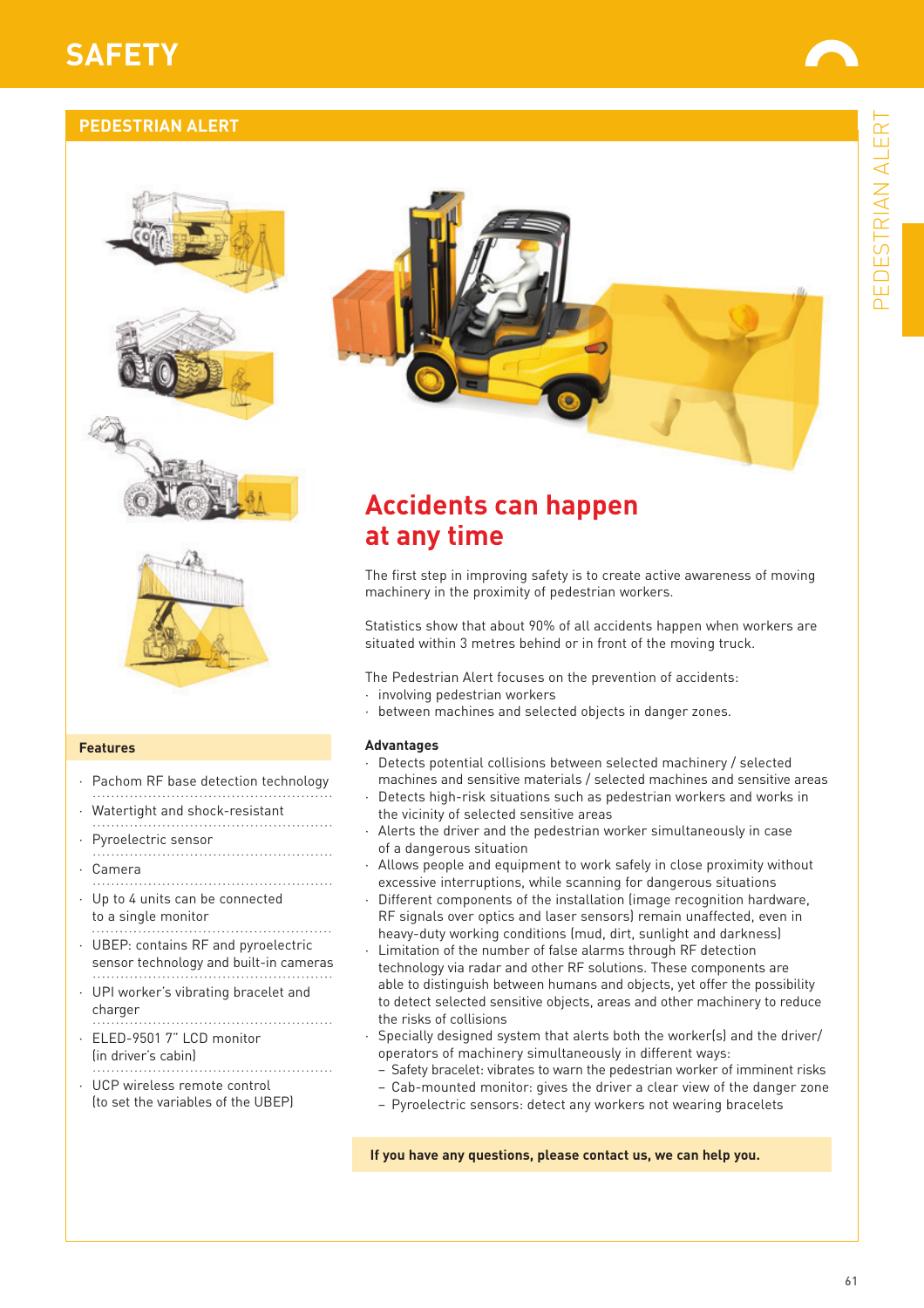PEDESTRIAN ALERT

PEDESTRIAN ALERT

## **PEDESTRIAN ALERT**





# **Pedestrian Alert with camera**

#### **Kit contains**

- · Control unit with camera
- · 7" LED Quad display monitor

|                | With camera and 7" LED<br><b>Quad display monitor</b> | Multi cable<br>with connector<br>m |
|----------------|-------------------------------------------------------|------------------------------------|
| Small machines | <b>REF 100EL1982</b>                                  | 5                                  |
| Forklifts      | <b>REF 100EL1980</b>                                  | 10                                 |

Only works with TVH Pedestrian Alert systems



## **Pedestrian Alert kit with buzzer alarm and light**

#### **Kit contains**

- · Control unit without camera
- · Buzzer alarm with light and interface box

|                | With buzzer alarm.<br>light and interface box | <b>Multi</b> cable<br>with connector<br>m |
|----------------|-----------------------------------------------|-------------------------------------------|
| Small machines | <b>REF 100EL1983</b>                          | $\mathfrak h$                             |
| Forklifts      | <b>REF 100EL1981</b>                          | 10                                        |

Only works with TVH Pedestrian Alert systems